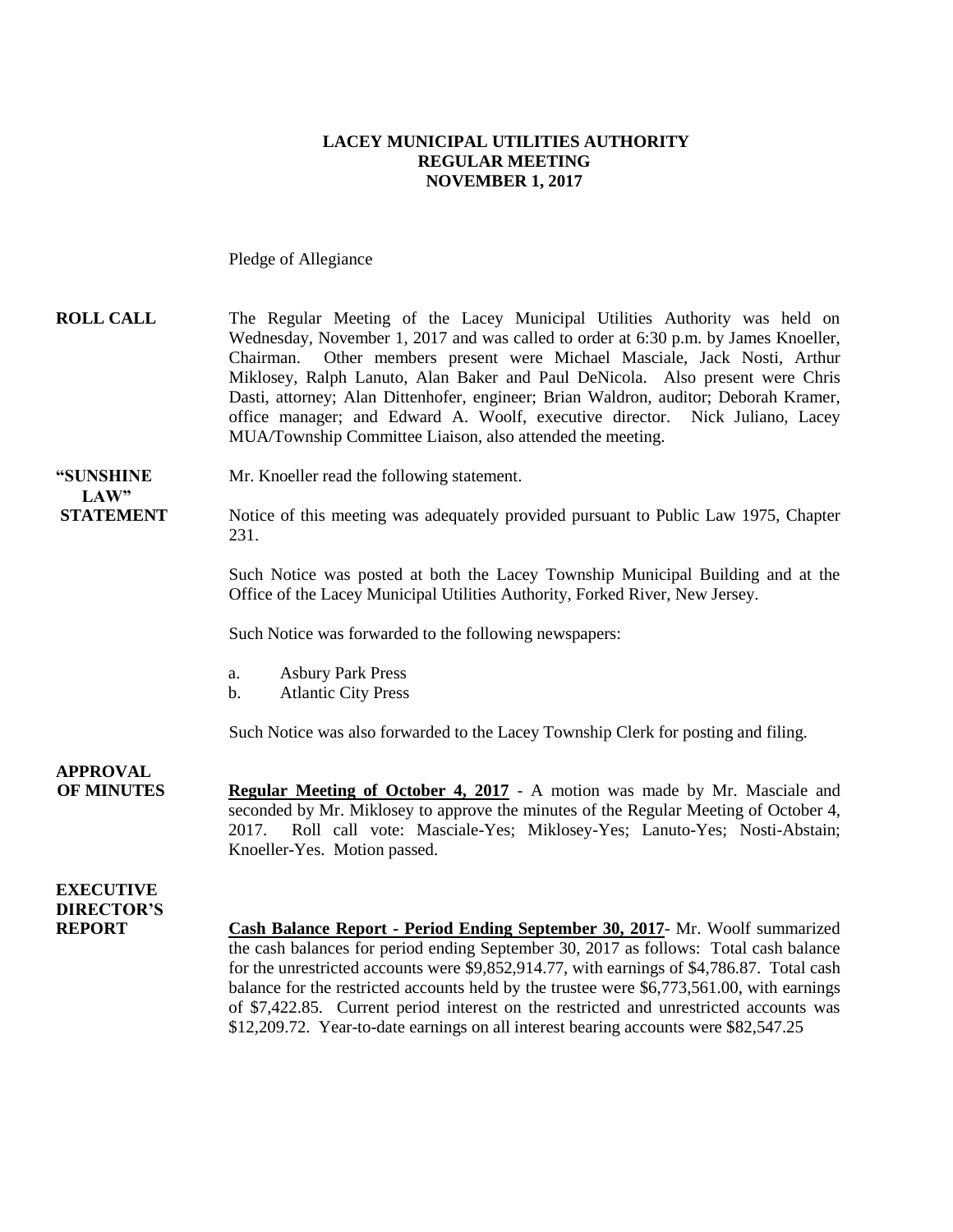**Resolution 2017-56 – Line Item Transfers –** On recommendation by the executive director, a motion was made by Mr. Miklosey and seconded by Mr. Masciale to adopt *Resolution 2017-56, Resolution of the Lacey Municipal Utilities Authority, County of Ocean, State of New Jersey, Authorizing Transfer of Funds, 2017 Sewer and Water Budgets* Roll call vote: Miklosey-Yes; Masciale-Yes; Lanuto-Yes; Nosti-Yes; Knoeller-Yes. Motion passed.

**Resolution 2017-53 – Award of Contract – Pump Maintenance & Repairs** - On recommendation by the executive director, a motion was made by Mr. Nosti and seconded by Mr. Lanuto to adopt *Resolution 2017-53, Resolution of the Lacey Municipal Utilities Authority, County of Ocean, State of New Jersey, Award of Contract, 2017-2018 Pump Maintenance & Repairs, Motors & Drives, Inc.* in the amount of \$32,941.00. Roll call vote: Nosti-Yes; Lanuto-Yes; Miklosey-Yes; Masciale-Yes; Knoeller-Yes. Motion passed.

**Construction of Administration Building** – Mr. Woolf requested authorization to advertise and receive bids for construction of the new administration building. A motion was made by Mr. Lanuto and seconded by Mr. Miklosey authorizing the advertisement to receive bids for construction of the new administration building. Roll call vote: Lanuto-Yes; Miklosey-Yes; Nosti-Yes; Masciale-Yes; Knoeller-Yes. Motion passed.

**Architect - RFQ** – Mr. Woolf requested authorization to advertise and receive RFQ bids for architectural services. A motion was made by Mr. Miklosey and seconded by Mr. Nosti authorizing the advertisement to receive RFQ's for Authority Architect. Roll call vote: Miklosey-Yes; Nosti-Yes; Lanuto-Abstain; Masciale-Yes; Knoeller-Yes. Motion passed.

**Water Treatment Chemicals – 2018** – Mr. Woolf requested authorization to advertise and receive bids for water treatment chemicals 2018. A motion was made by Mr. Masciale and seconded by Mr. Lanuto authorizing the advertisement to receive bids for water treatment chemicals 2018. Roll call vote: Masciale-Yes; Lanuto-Yes; Miklosey-Yes; Nosti-Yes; Knoeller-Yes. Motion passed.

**BUSINESS**

**REPORT** The business report was submitted for review.

## **ENGINEER'S**

**REPORT Resolution 2017-54 – Preliminary Sewer and Water Approval – Ultra Equipment – Jason Weissenburger** – Mr. Dittenhofer reported his office received the application and plans for preliminary sewer and water approval for Ultra Equipment, Jason Weissenburger, Block 225, Lot 11. The applicant is proposing to construct a 2,750 SF two-story retail building and 6,000 SF equipment storage building on the west side of Route 9, north of Taylor Lane. The applicant proposes to connect to an existing curb stop in the right-of-way of Route 9 and install a water service for the retail building. The applicant also proposes to connect to an existing cleanout in the right-of-way of Route 9 and install a sanitary lateral for the retail building. No services are proposed for the service building. On recommendation by the Authority's engineer, a motion was made by Mr. Masciale and seconded by Mr. Miklosey to adopt *Resolution No. 2017-54, Resolution of the Lacey Municipal Utilities Authority, County of Ocean, State of New*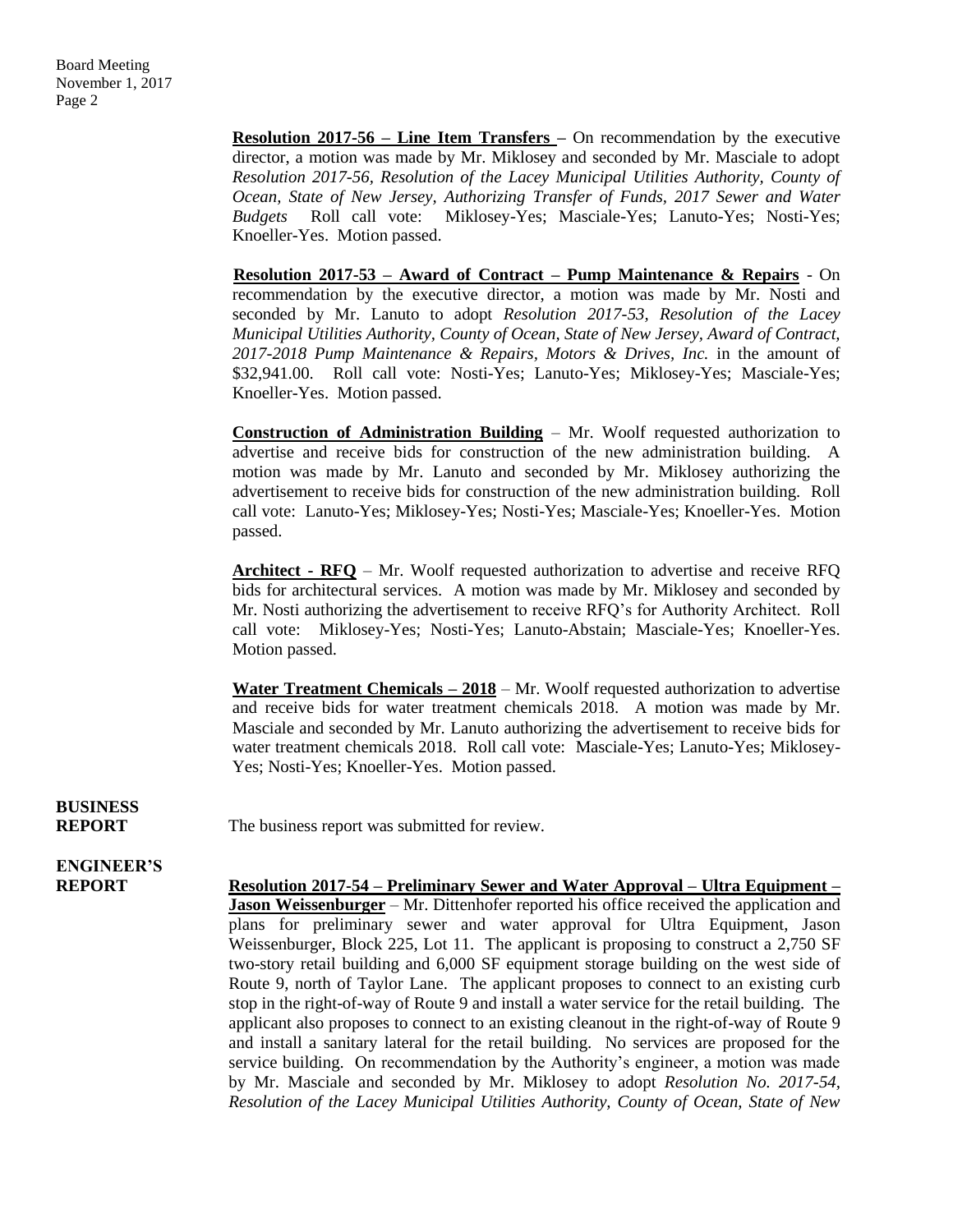*Jersey, Preliminary Sewer and Water Approval, Ultra Equipment – Jason Weissenburger, Block 225, Lot 11.* Roll call vote: Masciale-Yes; Miklosey-Yes; Lanuto-Yes; Nosti-Yes; Knoeller-Yes. Motion passed.

**Resolution 2017-55 – Preliminary Sewer and Water Approval – Lacey Town Village – M & T at Lacey, LLC** – Mr. Dittenhofer reported his office received the application and plans for preliminary sewer and water approval for M & T at Lacey/Lacey Town Village, Block 739.01, Lots 2.06, 2.07, 7.03 & 7.04; Block 1739, Lot 7.02. The applicant is proposing to construct a major site plan consisting of six (6) 3 story condominium buildings with a total of 144 units and a 5,941 SF clubhouse on the southern side of Laurel Boulevard, east of Railroad Avenue. The applicant proposes to install two (2) wet taps, one on Laurel Boulevard and one on Route 9 and install an 8" DIP water main loop to service the buildings. The applicant also proposes to connect to the existing sewer main located in Laurel Boulevard and extend 8" PVC sewer main to service the buildings. On recommendation by the Authority's engineer, a motion was made by Mr. Miklosey and seconded by Mr. Masciale to adopt *Resolution No. 2017-55, Resolution of the Lacey Municipal Utilities Authority, County of Ocean, State of New Jersey, Preliminary Sewer and Water Approval, Lacey Town Village – M & T at Lacey, LLC, Block 739.01, Lots 2.06, 2.07, 7.03 & 7.04; Block 1739, Lot 7.02*.Roll call vote: Miklosey-Yes; Masciale-Yes; Lanuto-Yes; Nosti-Yes; Knoeller-Yes. Motion passed.

**Fairview Lane Sanitary Improvements** – Mr. Dittenhofer stated the sewer replacement is complete except for final paving.

**New Administration Building** – Mr. Dittenhofer stated water extension plans, specifications and permits have been completed. Project bid opening was held today. Building and site work plans and specifications are being completed.

### **ATTORNEY'S**

**REPORT 2017 Bond Refunding** – Mr. Dasti stated the bond refunding sale has been completed. This sale will bring significant financial savings for the rate payers. All funds have been disbursed.

> **New Administration Building** – Mr. Dasti stated his office is in contact with the Authority's architect on this matter. Additionally, his office will review the bid specifications and attend the bid opening.

## **AUDITOR'S**

**REPORT Accountant's Status Report – Month Ended September 30, 2017** – Mr. Waldron reported sewer and water revenues had a favorable variance for the month and year-todate. Sewer and water expenses had a favorable variance for the month and year-todate. Sewer and water user charges had a favorable variance for the month, but unfavorable year-to-date.

> **Resolution 2017-52 – Approval of 2018 Sewer and Water Budget** – A motion was made by Mr. Miklosey and seconded by Mr. Nosti to approve the 2018 sewer and water budget. Roll call vote: Miklosey-Yes; Nosti-Yes; Lanuto-Yes; Masciale-Yes; Knoeller-Yes. Motion passed.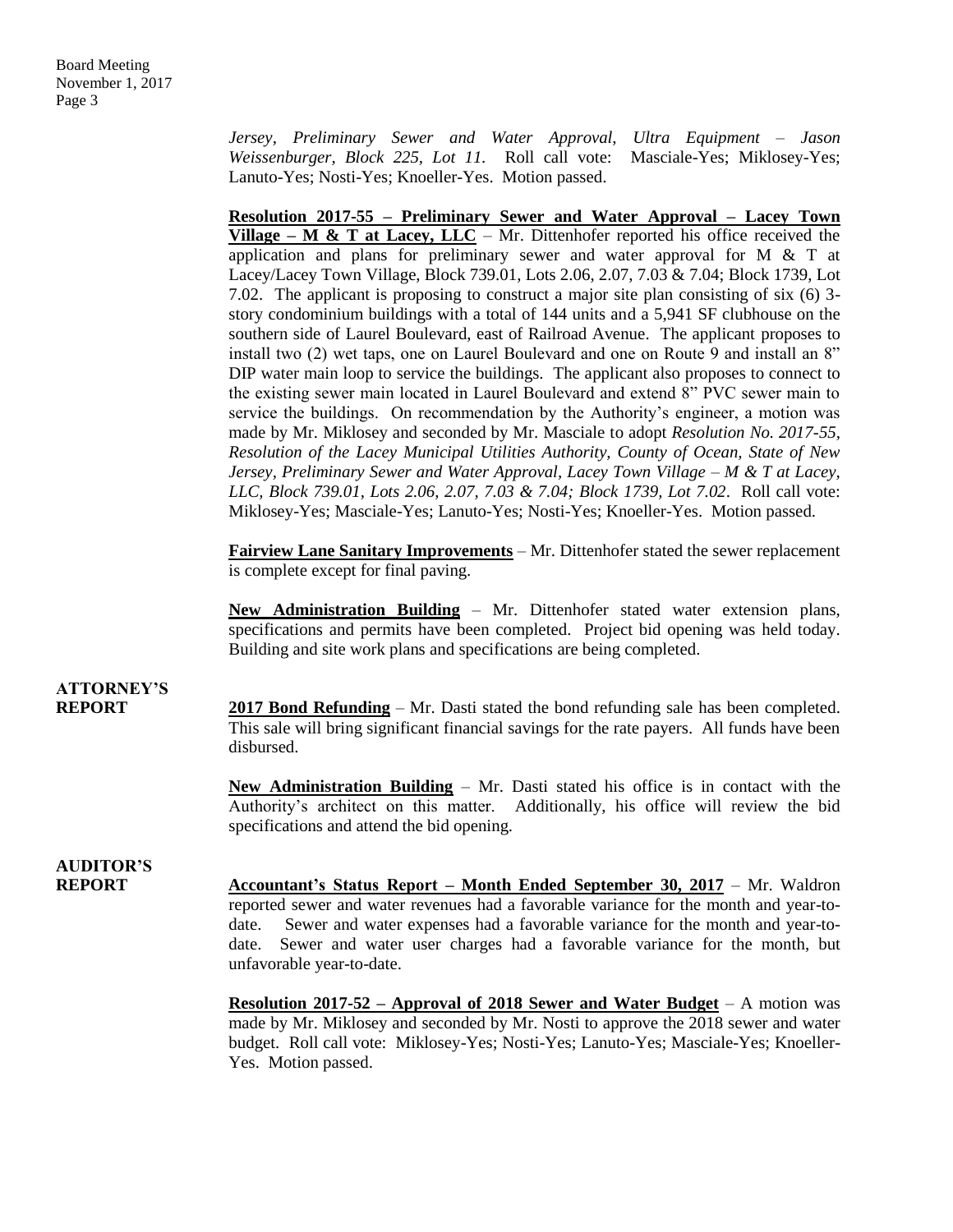**Resolution 2017-52a– Submittal of 2018 Sewer and Water Budget** – A motion was made by Mr. Masciale and seconded by Mr. Miklosey to submit the 2018 sewer and water budget. Roll call vote: Masciale-Yes; Miklosey-Yes; Lanuto-Yes; Nosti-Yes; Knoeller-Yes. Motion passed.

### **CORRESPONDENCE**

**Mr. & Mrs. Hempel, Laurel Blvd.** – Mr. & Mrs. Hempel were present requesting relief of utility bill, due to leaking expansion tank in crawl space. Since the water from the leak did not go into the sewer system, a motion was made by Mr. Miklosey and seconded by Mr. Masciale to grant a credit adjustment on the sewer charges in the amount of \$4,306.80 (563,000 gallons), as well as a payment plan. Roll call vote: Miklosey-Yes; Masciale-Yes; Lanuto-Yes; Nosti-Yes; Knoeller-Yes. Motion passed.

**Mr. & Mrs. Kessler, Taylor Lane** – Mr. Kessler was present requesting relief of utility bill, due to high usage – pool fill. Since the filling of the pool was due to extenuating circumstances, a motion was made by Mr. Miklosey and seconded by Mr. Nosti to grant a credit adjustment on the sewer charges in the amount of \$29.40 (7,000 gallons). Roll call vote: Miklosey-Yes; Nosti-Yes; Lanuto-Yes; Masciale-Yes; Knoeller-Yes. Motion passed.

**Edward McClean, Quail Hill Dr.** – Requesting relief of utility bill, due to high usage – irrigation. Based upon the information provided, an adjustment to the account could not be supported. However, the Board agreed to a payment plan. A motion was made by Mr. Nosti and seconded by Mr. Miklosey authorizing a payment plan to pay balance of utility bill. Roll call vote: Nosti-Yes; Miklosey-Yes; Lanuto-Yes; Masciale-Yes; Knoeller-Yes. Motion passed.

**Donna Brocklebank, Parker Ave.** – Requesting relief of utility bill, due to pipe leak in basement. Since the water from the leak did not go into the sewer system, a motion was made by Mr. Masciale and Mr. Miklosey to grant a credit adjustment on the sewer charges in the amount of \$23.43 (14,000 gallons). Roll call vote: Masciale-Yes; Miklosey-Yes; Lanuto-Yes; Nosti-Yes; Knoeller-Yes. Motion passed.

**Douglas Masi, Letts Ave.** - Requesting relief of utility bill, due to high usage irrigation. Since an irrigation meter was not used, an adjustment to the account could not be supported.

**Mr. & Mrs. Hulme, Palm Beach Dr.** - Requesting relief of utility bill, due to high usage - irrigation. Based upon the information provided, an adjustment to the account could not be supported. However, the Board agreed to a payment plan. A motion was made by Mr. Nosti and seconded by Mr. Lanuto authorizing a payment plan to pay balance of utility bill. Roll call vote: Nosti-Yes; Lanuto-Yes; Miklosey-Yes; Masciale-Yes; Knoeller-Yes. Motion passed.

**Lacey Car Wash** - Requesting relief of utility bill, due to high usage due to underground pipe leak. Mr. Knoeller recommended Mr. Woolf to investigate the situation and report on it at the next month.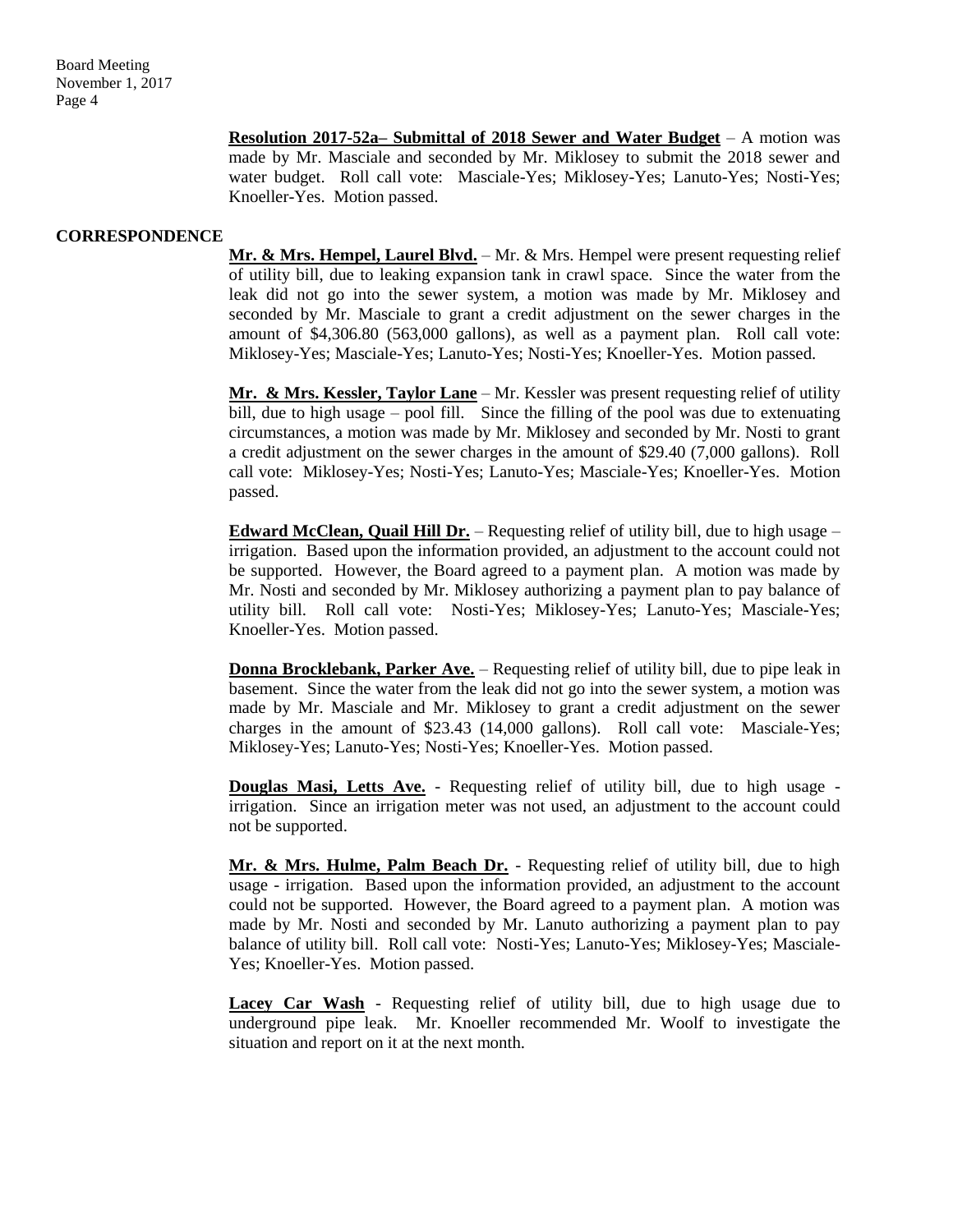**Lacey Inn** – Requesting relief of utility bill, due to high usage. Mr. Woolf stated the owner is disputing the accuracy of the 2" meter. The customer is aware they can ask to have their meter tested, however, that request has not been made.

**Nicholas Skevakis, Elwood St.** – Requesting reimbursement of damages due to leaky water meter. Mr. Woolf stated the water meter leaked into the customer's finished basement causing \$1,487.64 in damages. The customer's insurance deductible is \$1,500.00 and Lacey MUA's deductible is \$1,000.00. The Authority's insurance company offered to pay \$487.64, which leaves \$1,000.00 remaining. Mr. Knoeller stated since it was a defective product consisting of leaky meter gaskets, he recommends the Authority pay the \$1,000.00 difference to the customer. A motion was made by Mr. Miklosey and seconded by Mr. Masciale to pay \$1,000.00 to the customer for the remaining insurance deductible. Roll call vote: Miklosey-Yes; Masciale-Yes; Lanuto-Yes; Nosti-Yes; Knoeller-Yes. Motion passed.

**Dane Knutson, Marine Plaza** – Mr. Knutson was present requesting a fire hydrant be moved near his property. He explained the fire hydrant is 65 inches in the street and it has been hit by vehicles numerous times. He is asking for the hydrant to be moved onto his property, which would be aligned with the telephone pole and guide wires. Mr. Knoeller asked Mr. Woolf to get a cost estimate on what it would cost to move the hydrant. Mr. Knutson stated he would split the cost if necessary.

**Chris O'Connor, Key West Rd.** – Mr. O'Connor was present requesting relief of utility bill, due to high usage - irrigation. He explained he had a defective irrigation system that was running overnight for an unknown period of time. Based upon the information provided, a motion was made by Mr. Miklosey and seconded by Mr. Nosti to grant a one-time credit adjustment on the sewer charges in the amount of \$228.08 (45,000 gallons). Roll call vote: Miklosey-Yes; Nosti-Yes; Lanuto-Yes; Masciale-Yes; Knoeller-Yes. Motion passed.

**OLD**

**BUSINESS** There was no old business to discuss.

**NEW**

**BUSINESS New Administration Building** – Mr. Knoeller praised the work of the Authority's architect and professional staff for working diligently on this project. He stated a bid opening was held for the sewer and watermain extension. The lowest bidding price was \$211,000.00, for the sewer extension. The watermain extension will be done in-house, which will be a savings of \$40,000.00. Mr. Dittenhofer stated he included an allowance for utility services to come in if needed at approximately \$72,000.00. Mr. Knoeller stated the approximate figure for the building is \$1.3 million dollars. The total figure should be under \$2 million dollars for the site and the building. Funding will be provided by a four or five year short term note through a bank.

> Mr. Knoeller stated the Authority will have to go before the Planning Board for review and he asked Mr. Juliano to see if the \$750.00 administration fee can be waived from the Township.